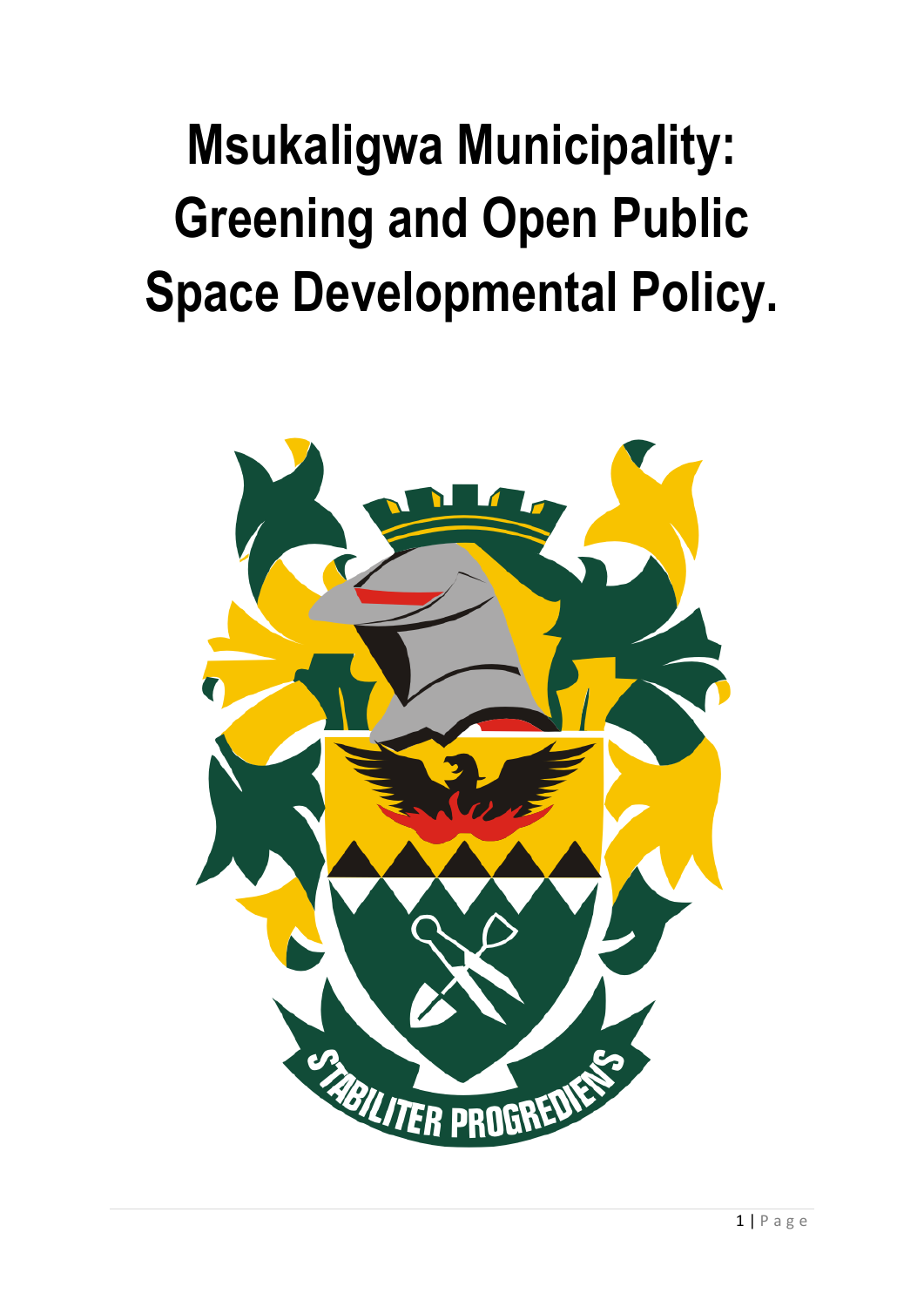# **Contents**

| А.             |  |  |
|----------------|--|--|
| A.1.           |  |  |
| 1.             |  |  |
| 1.1.           |  |  |
| 1.2.           |  |  |
| 1.3.           |  |  |
| 1.3.1.         |  |  |
| 1.3.2.         |  |  |
| 2.             |  |  |
| 2.1.           |  |  |
| 3 <sub>1</sub> |  |  |
| 3.1.           |  |  |
| 4.             |  |  |
| 4.1.           |  |  |
|                |  |  |
| 5.1.           |  |  |
| 6.             |  |  |
| 6.1.           |  |  |
| 7.             |  |  |
| 7.1.           |  |  |
| 8.             |  |  |
| 8.1.           |  |  |
| 9.             |  |  |
| 9.1.           |  |  |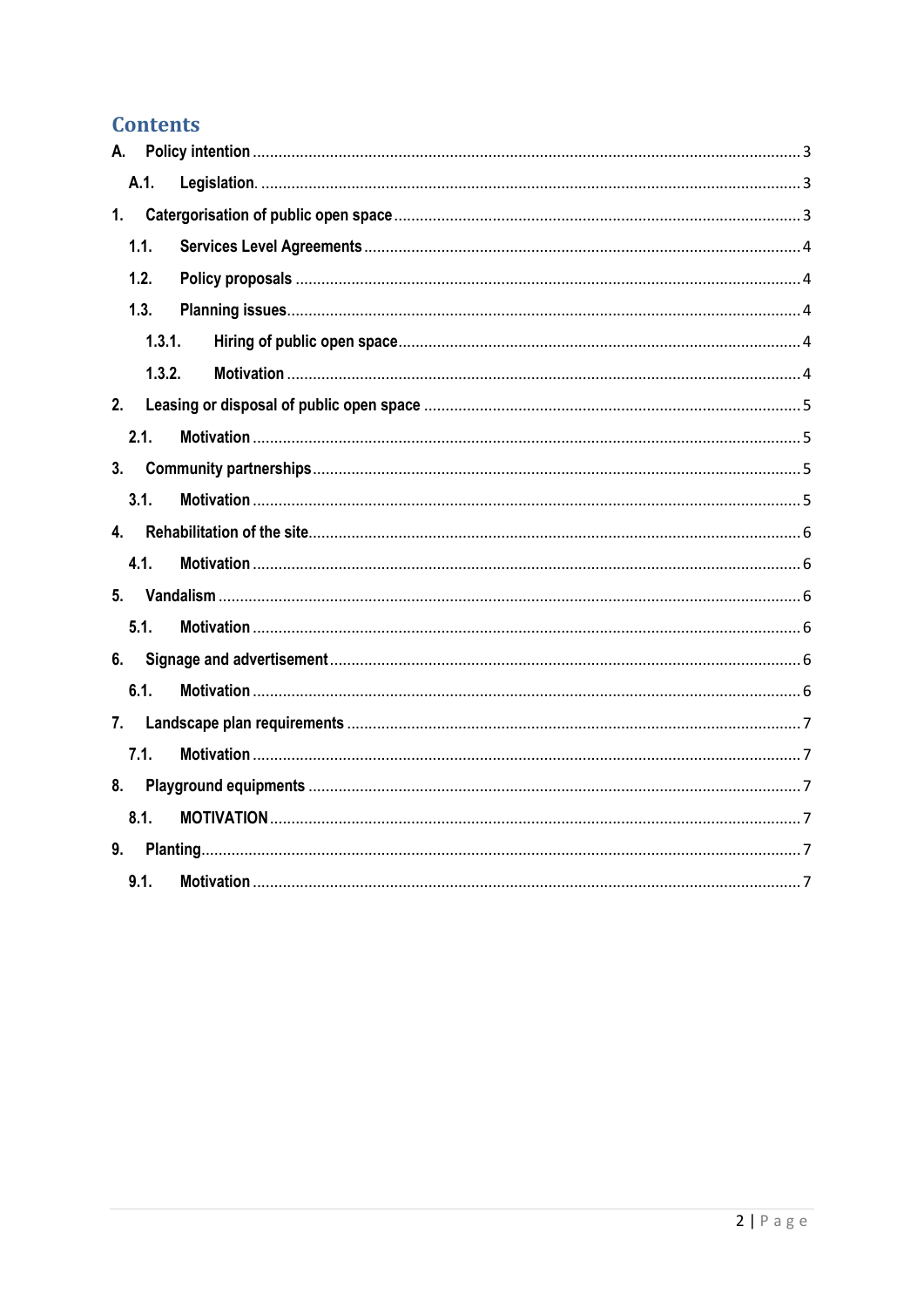# <span id="page-2-0"></span>**A. Policy intention**

These policies set out broad directions for the Municipality .It indicates high level direction rather than detailed prescriptions.

The proposed policies will assist and guide the municipality on its mission to develop the current existing public open space, identify and the greening of environment for the future.

This policy forms part of the comprehensive management strategy for the department which will also includes this information:-

- ❖ Greening policy
- $\div$  Trees policy

# <span id="page-2-1"></span>**A.1. Legislation**.

The following list of acts and legislations will guide the policy of Greening policy and Tree policy of the public open space and municipality owned land:-

- \* The Constitution of the Republic of South Africa, 1996 Chapter 2: Bill of Rights
- Forest Act [Act No.84of 1998]
- National Environmental Management Act[Act No.73 of 1989]
- Conservation of Agricultural Resources Act[Act No.43 of 1983]
- Water services Act[Act No.108 of 1997]
- Council By Laws:-Parks By laws
- Cemeteries By laws

It is the idea of this policy to have all this principles that add value and enhance quality of life such as equity, public participation, accessibility, transparency, fairness, accountability and flexibility.

#### <span id="page-2-2"></span>**1. Catergorisation of public open space**

The following categories are based on the utilizing of the space, type of land use and the allocation management responsibility to a certain authority. These categories comply with municipality management of public open space and Land Use Management System which deal with zoning of public open space.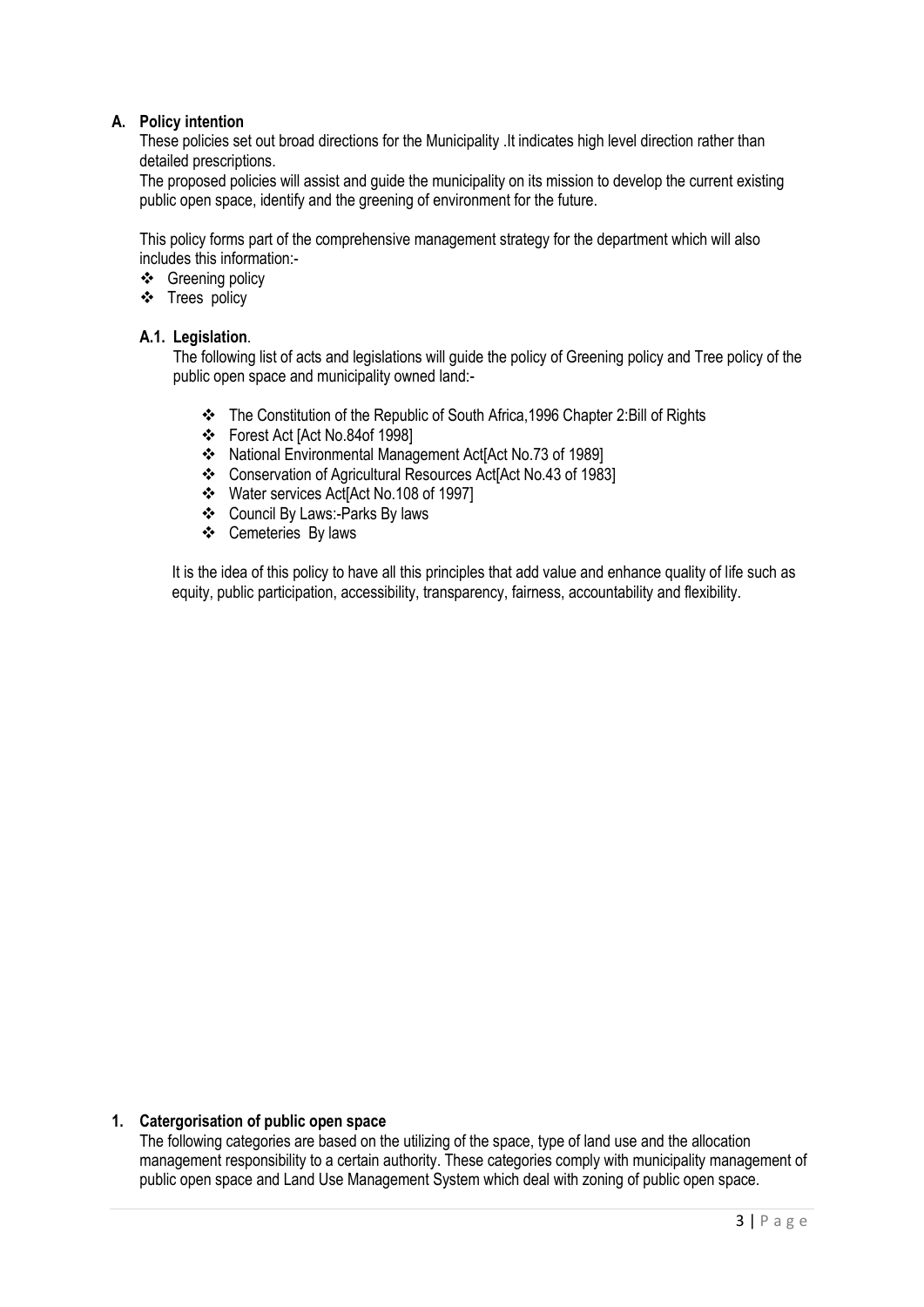# **Public open space and other related amenties management by community services**

| LAND ACTIVITY<br><b>DESCRIPTION</b>                                                                                                                                                              | <b>PUBLIC OPEN SPACE TYPE</b> |
|--------------------------------------------------------------------------------------------------------------------------------------------------------------------------------------------------|-------------------------------|
| 1. Land set aside for burials and associated                                                                                                                                                     |                               |
| activities                                                                                                                                                                                       | Cemetery                      |
| 2. Land with recreational facilities which serve<br>needs of local communities.<br>Including informal recreational facilities of a<br>small scale such as play grounds, seating                  | <b>Local Parks</b>            |
| areas, open grasses and gardens.                                                                                                                                                                 |                               |
| 3. Undeveloped land zoned for Public Open<br>Space which are vacant but may be developed<br>some time in the future.                                                                             | Undeveloped Public Open Space |
| 4. Land occupied by natural water courses,<br>rivers, streams, man -made canals, storm<br>water detention ponds and "green belts "or<br>"green lungs"                                            | Green belts/Green lungs       |
| 5. Horticultural activities taking place within<br>road reserves and town streets. Includes trees,<br>shrub planting programme which adhere to be<br>approved Council Greening and Trees policy. | <b>Road Amenities</b>         |

# <span id="page-3-0"></span>**1.1. Services Level Agreements**

Land areas of which are not designated Public Open Space act as a multi –purpose and multifunctional resources with a range of uses and contribute to the green landscape which may be managed or maintained by the Municipality and will be subject to a service level agreement with the relevant authorities. An example of this is the planting of trees.

# <span id="page-3-1"></span>**1.2. Policy proposals**

# **Introduction**

The following section sets out the policy proposals under a set of three themes, which are:-

- A. Development planning issues
- B. Provision of informal recreational activities
- C. Provision of infrastructure –soft and hard landscape.
- D. Rehabilitation of an area after use.

Each of the policy includes motivation and argument relating to issues covered in the proposed policy.

#### <span id="page-3-3"></span><span id="page-3-2"></span>**1.3. Planning issues**

#### **1.3.1. Hiring of public open space**

Msukaligwa Municipality hires out Public Open Space provided that the specific proposal is compatible with existing recreational facilities and where necessary other departments are referred to for input to ensure an integrated approach to the hiring of Council owned land.

#### <span id="page-3-4"></span>**1.3.2. Motivation**

The existing situation regarding hiring of land is reported as being problematic in many areas of the Municipality due to the following:-

- \* Requests from the Public for incompatible activities which are noisy, dirty, polluting and etc
- Potential for horticultural damage and abuse of soft surfaces such as grass lawns and gravel paving.
- Excessive noise levels over an extended period of time during operations.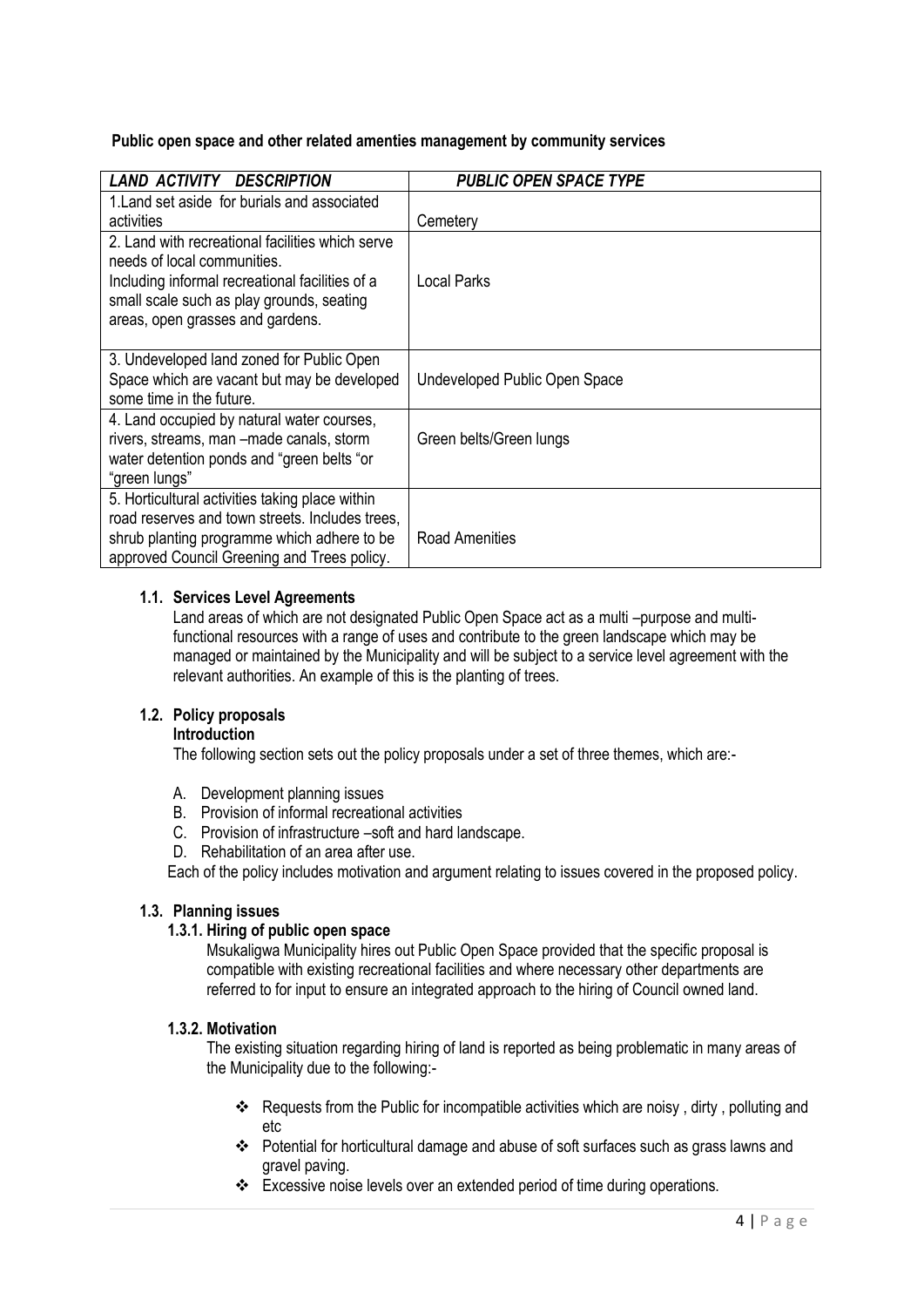$\div$  Excessive litter and rubbish removal management issues.

Policy is required to determine what type of economic and human development opportunities and trading is compatible with recreational facilities and can therefore take place on Public Open Space and how this activity will be managed.

These opportunities should be encouraged as they are regarded as important to the upliftment of local communities and are income generating in accordance with the annual Council approved tariff schedule. Decisions will be made based on a set of criteria which ensure an integrated planning process where necessary community and other stakeholder will be consulted.

Detailed restrictions and regulations will be included in lease and hiring agreements.

A balanced approach to the use of Public Open Space by individuals or organisation hiring of the land. This will ensure that there is continued adequate access to Public Open Spaces.

# <span id="page-4-0"></span>**2. Leasing or disposal of public open space**

Council may recommend the lease or disposal of Public Open Space provided that an integrated assessment procedure is followed and that there is a benefit to the Citizens of the town and the environment either in terms of financial gain and /or resources. **[Provided, in a case of disposal Council complies with the provisions of section 14 (2) of Local Government Municipal Finance Management Act 56 of 2003]**

# <span id="page-4-1"></span>**2.1. Motivation**

It is recognized that council are the custodians of public land and that they play an important role in conserving open space and undeveloped land for the benefit of future generations as well as for the Public .

All applications for informal developments on public open space will be considered by the responsible department.

Integrated assessments are based on a set of criteria (including intensity of usage levels) which identify the benefits and constraints to Council, the community and environment.

An integrated approach to land use planning must be followed to ensure that all potential open space is used sustainably.

#### <span id="page-4-2"></span>**3. Community partnerships**

Municipality should adhere to Council Policy on community partnerships and will perform in line with the Integrated Development Plan for the Council.

#### <span id="page-4-3"></span>**3.1. Motivation**

Community partnerships have been always encouraged by the municipality and it is recognized that the local neighborhood and wider community must be involved with the planning and design process to ensure continued support as well as maintenance of living landscape and particularly tree planting programmes.

All agreements with the local communities must be in writing and specific to each particular proposed partnership, having taken into account all role players interested and affected parties as well as the specific site and its conditions .It is noted that some communities may need assistance from the Council with the process of preparing a suitable agreement, taking into account the different languages and standards of education amongst communities (refer to Municipal System Act).

Innovative and alternative methods of involving the local community and business sectors must be pursued to ensure an increase in resources made available for the development and management of Public Open Space.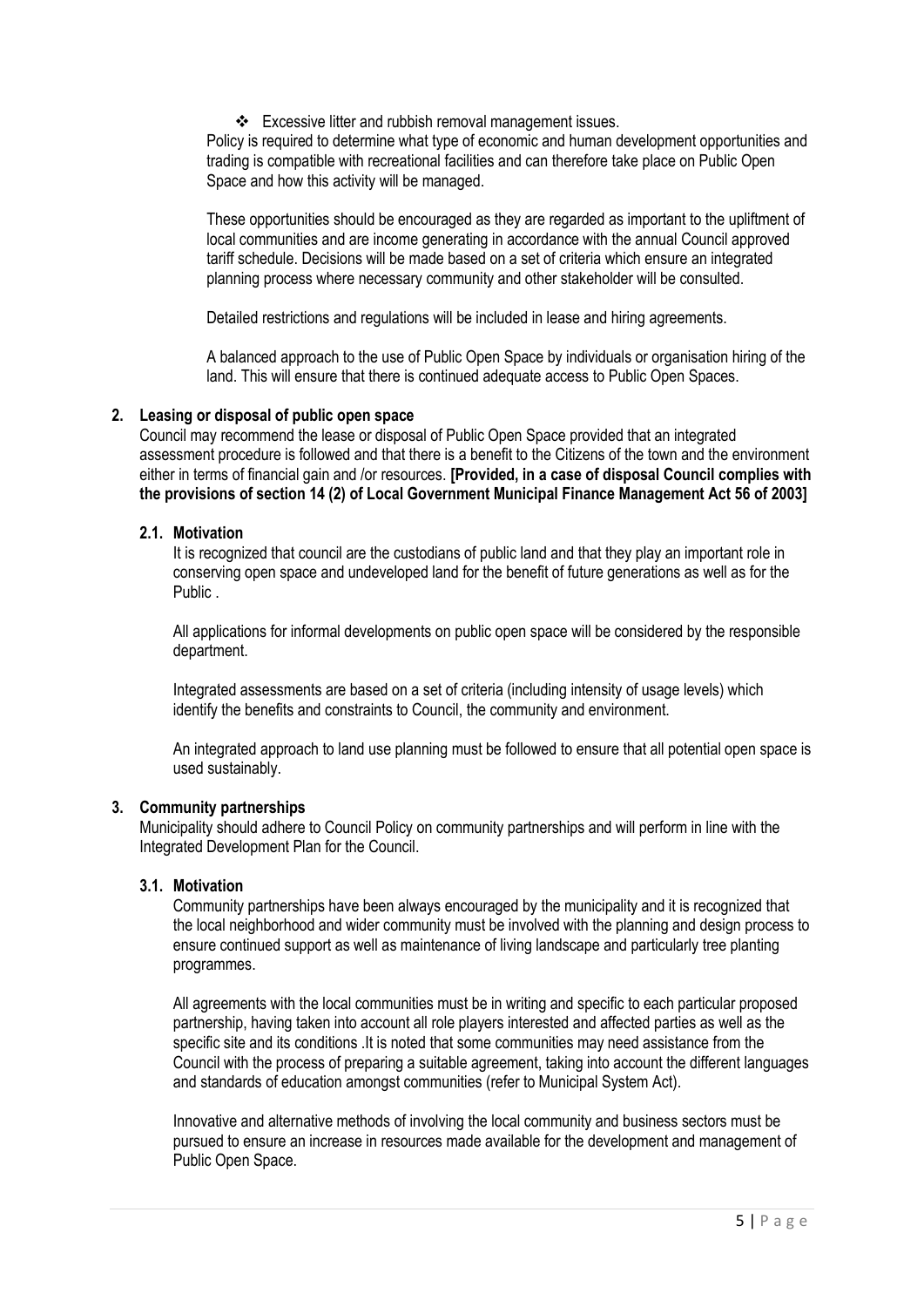Innovative approaches to accessing additional resources within the community includes:-

- **[Making arrangement with Correctional Services to use the labour of sentenced prisoners kept in custody or sentenced to do community service.]** Council will need to liaise with other Law Enforcement agencies to develop an integrated and sustainable approach.
- $\clubsuit$  Liaising with local sporting bodies that already have access to resources such as machinery and manpower and could benefit from rate rebates if they provided services to the community such as cutting grass or carrying out other horticultural maintenance on public open space.

# <span id="page-5-0"></span>**4. Rehabilitation of the site**

Urban open space covers a wide range of areas or habitats and serves a variety of purposes. This approach does not necessary mean setting aside a large tract of land as wild sanctuaries, rather, it means that we as Municipality we should build into our approach of land management and awareness of the requirement of plants and animals so that the whole matrix of the urban complex becomes suitable for the natural fauna and flora population.

#### <span id="page-5-1"></span>**4.1. Motivation**

 Where a construction of kind takes place on a site, there is damage to the site. The construction could be the building of a road, office complex and open cast mines. The types of damage vary from construction site to construction site.

The rehabilitation principle shall apply to the construction site includes:-

- $\div$  No damage to the valuable plants
- Removal and storing of topsoil
- $\div$  Depending on the area, the site should then be covered with grass soars', seeds or other plant material.
- When the contractor has completed the works the whole area should cleared of all foreign matters.
- \* Re-establishment of damaged areas must form part of a top priority of any contractor.

#### <span id="page-5-2"></span>**5. Vandalism**

Council should combats vandalism by promoting the supply and installation of well designed, robust equipment and facilities in public open space.

#### <span id="page-5-3"></span>**5.1. Motivation**

Vandalism of property and equipment owned by Council is major problem throughout the town. Councilors and Managers in the municipality must encourage that all equipment and facilities are well maintained and repaired timeously and encourage showing "zero tolerance of vandalism and theft.

Community partnership and surveillance with the local neighborhood should be encouraged and mechanism set up to assist with reporting incidents and unwanted behavior by vandals. In addition and public awareness process is required to educate the Public and this could be run through schools programmes or sports and Amenities "Come and Play" programme.

# <span id="page-5-4"></span>**6. Signage and advertisement**

All signage and advertising in the public open space must compiles with the Outdoor Advertising, Signage By - Laws and Parks By - Laws.

#### <span id="page-5-5"></span>**6.1. Motivation**

Signage is an important element in ensuring that the public are informed, educated and encouraged to take care of the public open space which they use. However, too many signs on the open space and sidewalks can be a problem when comes to the maintenance.